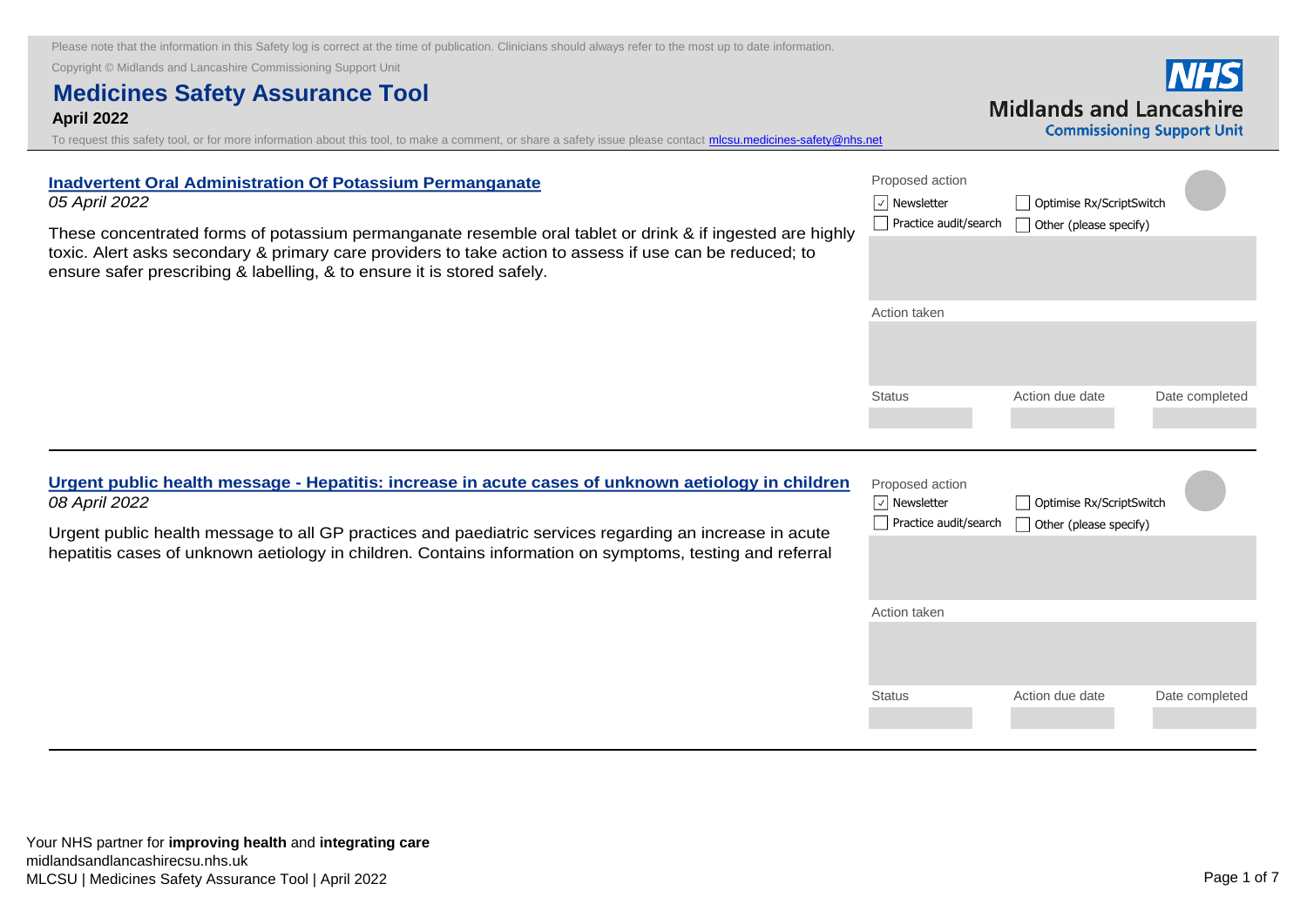A new study has suggested pregabalin may slightly increase the risk of major congenital malformations if [used in pregnancy. Patients should continue to use effective contraception during treatment and avoid use](https://lnks.gd/l/eyJhbGciOiJIUzI1NiJ9.eyJidWxsZXRpbl9saW5rX2lkIjoxMDEsInVyaSI6ImJwMjpjbGljayIsImJ1bGxldGluX2lkIjoiMjAyMjA0MjAuNTY2Nzk3ODEiLCJ1cmwiOiJodHRwczovL3d3dy5nb3YudWsvZHJ1Zy1zYWZldHktdXBkYXRlL3ByZWdhYmFsaW4tbHlyaWNhLWZpbmRpbmdzLW9mLXNhZmV0eS1zdHVkeS1vbi1yaXNrcy1kdXJpbmctcHJlZ25hbmN5In0.UQSE7KVOUrHL8tW9XxMsiGFOaiCh0HRbM0tq-MU9L9E/s/787027135/br/130059683217-l) 

Copyright © Midlands and Lancashire Commissioning Support Unit

in pregnancy unless clearly necessary.

*20 April 2022*

# **Medicines Safety Assurance Tool April 2022**

**Pregabalin (Lyrica): findings of safety study on risks during pregnancy**

To request this safety tool, or for more information about this tool, to make a comment, or share a safety issue please contact *mlcsu.medicines-safety@nhs.net* 

# Proposed action Action taken l **V** Newsletter **Optimise Rx/ScriptSwitch**  $\Box$  Practice audit/search  $\Box$  Other (please specify)

Status **Action due date** Date completed

**Unintentional overdose of morphine sulfate oral solution**  *28 April 2022*

> Report aims to help improve safe use of oral morphine sulfate solution. The reference event concerned 89 [year old patient who took an accidental and fatal overdose after mistaking manufacturer's text on bottle for](https://nice.us8.list-manage.com/track/click?u=7864f766b10b8edd18f19aa56&id=dab14c4287&e=bb4189a0f3)  the dose and not noticing dispensing label affixed to outer box.

| Your NHS partner for improving health and integrating care |  |
|------------------------------------------------------------|--|

| 9- | Proposed action<br>Newsletter<br>Practice audit/search | Optimise Rx/ScriptSwitch<br>Other (please specify) |  |                |  |
|----|--------------------------------------------------------|----------------------------------------------------|--|----------------|--|
| σr |                                                        |                                                    |  |                |  |
|    | Action taken                                           |                                                    |  |                |  |
|    | <b>Status</b>                                          | Action due date                                    |  | Date completed |  |
|    |                                                        |                                                    |  |                |  |

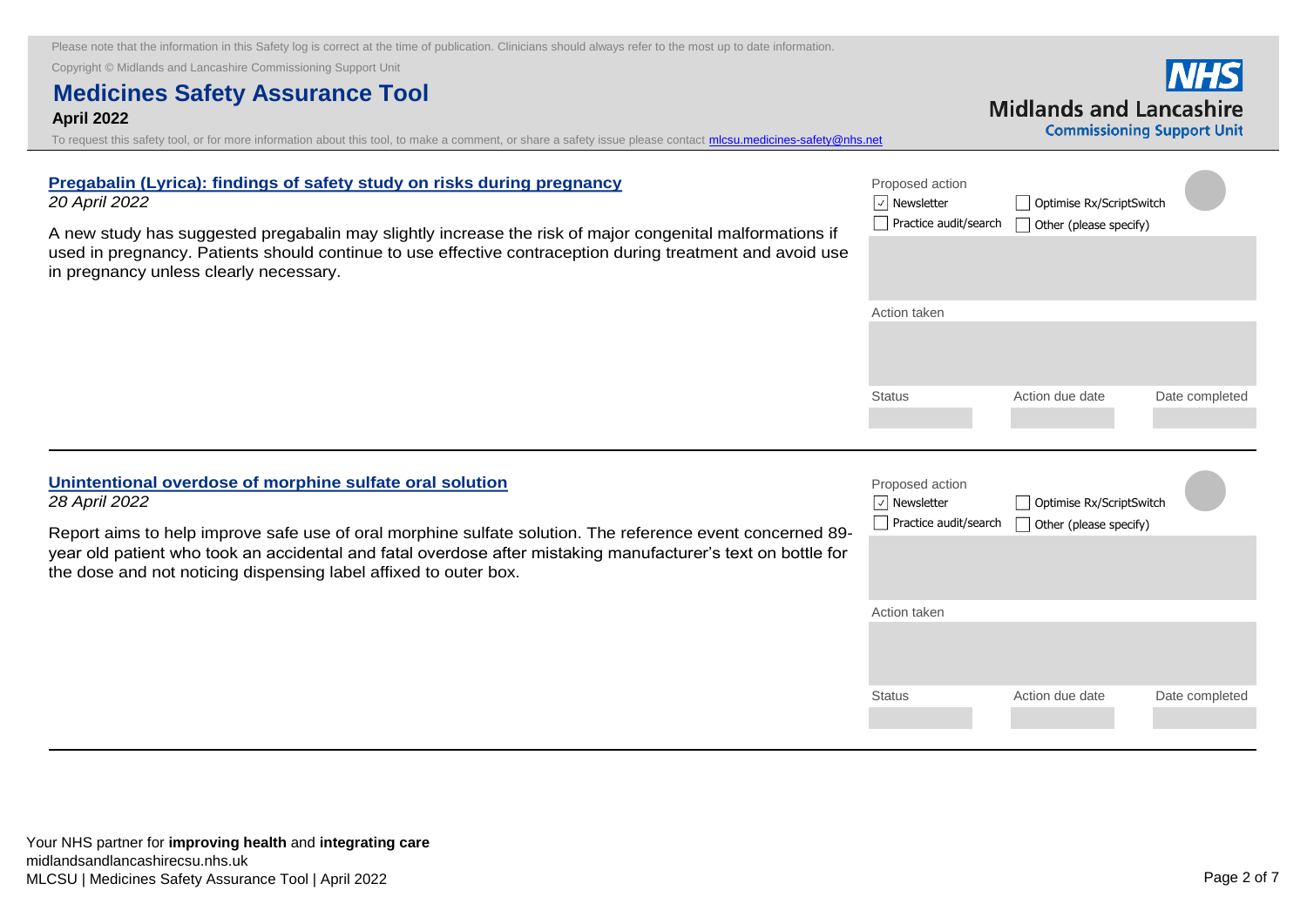Copyright © Midlands and Lancashire Commissioning Support Unit

# **Medicines Safety Assurance Tool April 2022**

To request this safety tool, or for more information about this tool, to make a comment, or share a safety issue please contact *micsu.medicines-safety@nhs.net* 

|                                |  | <b>NHS</b>                 |
|--------------------------------|--|----------------------------|
| <b>Midlands and Lancashire</b> |  |                            |
|                                |  | Commiccioning Cunnort Unit |

# **Summary of Product Characteristics updates**

# **Accupro (quinapril) and Accuretic (hydrochlorothiazide/quinapril) tablets**

[SPC recommends monitoring serum sodium regularly in older patients and those at risk of hyponatraemia](https://nice.us8.list-manage.com/track/click?u=7864f766b10b8edd18f19aa56&id=ab6b9b207d&e=bb4189a0f3)  as Syndrome of Inappropriate Anti-Diuretic Hormone and subsequent hyponatraemia has been observed. The information on psoriasis has also been updated.

#### **Adoport (tacrolimus) Hard Capsules**

[SPC updated to include a new section on nephrotoxicity, a new section on interaction with flucloxacillin,](https://nice.us8.list-manage.com/track/click?u=7864f766b10b8edd18f19aa56&id=d11b4b7e02&e=bb4189a0f3)  and additional safety information regarding co-administration with other agents that increase serum potassium. SPC also now notes cases of CMV infection have been reported.

#### **Brilique (ticagrelor) 90 mg and 60 mg film coated tablets**

[SPC updated to include adverse effects bradyarrhythmia and AV block of unknown frequency and](https://nice.us8.list-manage.com/track/click?u=7864f766b10b8edd18f19aa56&id=7a4a4dd094&e=bb4189a0f3)  corresponding information under special warnings and cautions for use.

# **Brintellix (vortioxetine hydrobromide) film-coated tablets – all strengths**

[SPC updated to include adverse effects hyperprolactinaemia and headache of unknown frequency and](https://nice.us8.list-manage.com/track/click?u=7864f766b10b8edd18f19aa56&id=9c63d43cde&e=bb4189a0f3)  hyperhidrosis (common frequency).

# **FemSeven Conti (estradiol/ levonorgestrel) 50 micrograms/7 micrograms/24 hours, transdermal patch**

[SPC updated to warn of potential to exacerbate symptoms of hereditary and acquired angioedema. Details](https://nice.us8.list-manage.com/track/click?u=7864f766b10b8edd18f19aa56&id=bd418a423a&e=bb4189a0f3)  of potential to interact with glecaprevir/pibrentasvir have also been added.

| Proposed action<br>Newsletter<br>Practice audit/search | Optimise Rx/ScriptSwitch<br>Other (please specify) |                |
|--------------------------------------------------------|----------------------------------------------------|----------------|
|                                                        |                                                    |                |
| Action taken                                           |                                                    |                |
| <b>Status</b>                                          | Action due date                                    | Date completed |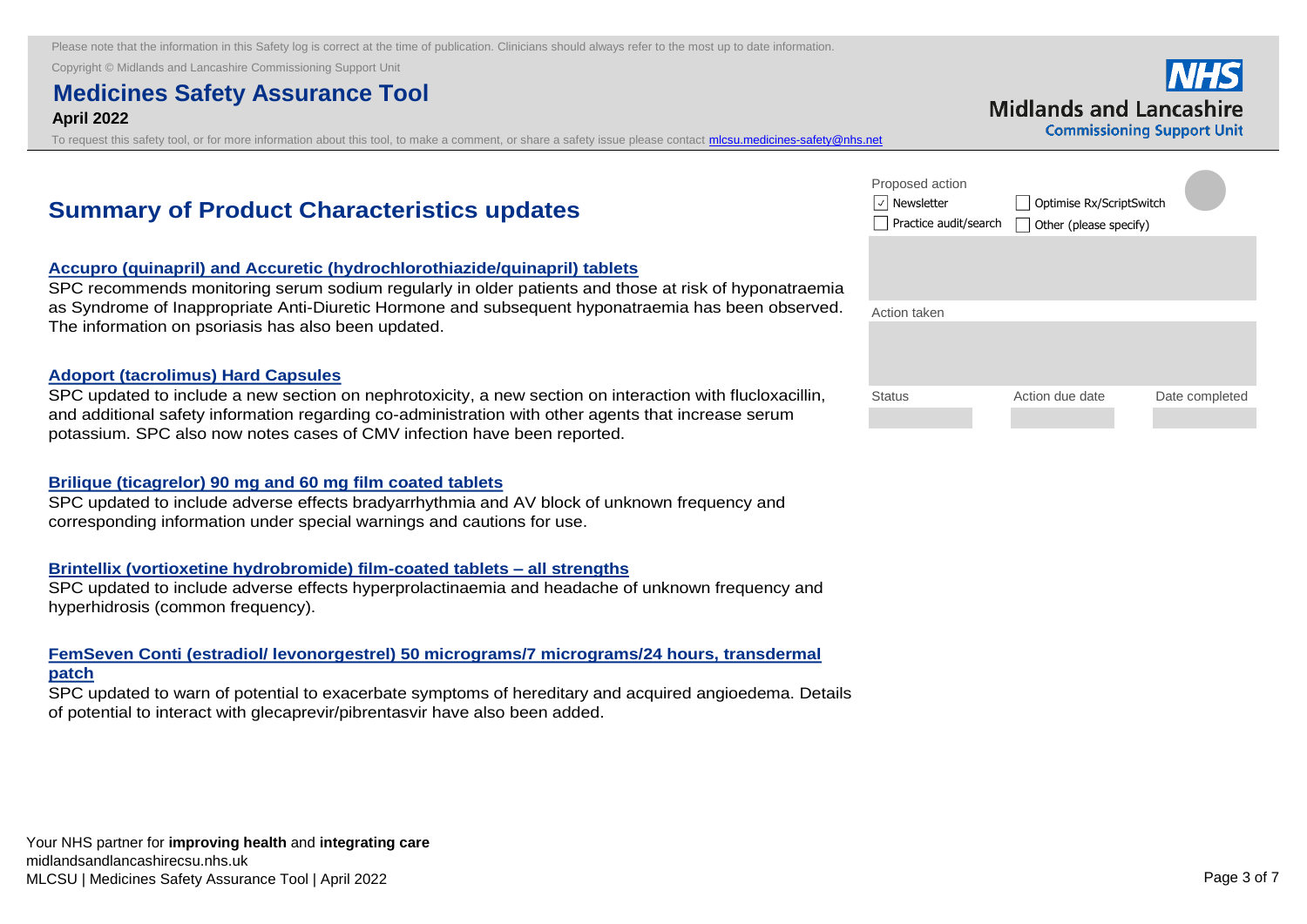Copyright © Midlands and Lancashire Commissioning Support Unit<br> **Fem Seven Continued Continued Continued Continued Continued Continued Continued Continued Continued Continued Continued Continued Continued Continued Continu** 

#### **Medicines Safety Assurance Tool April 2022**  $\Delta$ pc updated to warn of potential to warn of  $\alpha$  and accurace symptoms of  $\alpha$  and accurace symptoms of  $\alpha$

To request this safety tool, or for more information about this tool, to make a comment, or share a safety issue please contact **micsu.medicines-safety@nhs.net** 

### **Glucophage SR (metformin) prolonged release tablets- all strengths**

[Updated to include warning metformin may reduce vit B12 serum levels. In case of suspicion of deficiency](https://nice.us8.list-manage.com/track/click?u=7864f766b10b8edd18f19aa56&id=de82ec1690&e=bb4189a0f3)  (such as anaemia or neuropathy), serum levels should be monitored. Periodic vit B12 monitoring could be necessary in patients with risk factors for deficiency.

### **Glycopyrronium bromide 1mg/5ml Oral Solution**

[This healthcare professional checklist is an aid to help evaluate and discuss the risks associated with](https://nice.us8.list-manage.com/track/click?u=7864f766b10b8edd18f19aa56&id=d4974e7147&e=bb4189a0f3)  glycopyrronium bromide oral solution with the patient's carer and includes the management and minimisation of adverse effects and instructions on how to administer.

### **IMVAGGIS (estriol) 0.03 mg Pessary**

[The special warnings section \(4.4\) has been updated to include the statement: "Exogenous estrogens may](https://nice.us8.list-manage.com/track/click?u=7864f766b10b8edd18f19aa56&id=e0a9e1bb94&e=bb4189a0f3)  induce or exacerbate symptoms of hereditary and acquired angioedema".

#### **Inhixa (enoxaparin) solution for injection products**

[Updated with licence extension to cover extended treatment of deep vein thrombosis and pulmonary](https://nice.us8.list-manage.com/track/click?u=7864f766b10b8edd18f19aa56&id=13d49d1a80&e=bb4189a0f3)  embolism, and prevention of its recurrence, in patients with active cancer.

# **Innozide 20/12.5 mg (enalapril/hydrochlorothiazide) Tablets**

SPC updated to note that very rare severe cases of acute respiratory toxicity, including acute respiratory distress syndrome (ARDS), have been reported after taking hydrochlorothiazide. If ARDS is suspected, treatment should be withdrawn and appropriate treatment given.

# **Kenalog (triamcinolone) Intra-articular / Intramuscular Injection**

[SPC warns endophthalmitis, eye inflammation, increased intraocular pressure, chorioretinopathy, including](https://nice.us8.list-manage.com/track/click?u=7864f766b10b8edd18f19aa56&id=bc7b7815e3&e=bb4189a0f3)  crystalline maculopathy & viral retinitis and vision loss have been reported with intravitreal administration. Administration via intraocular injection is contraindicated.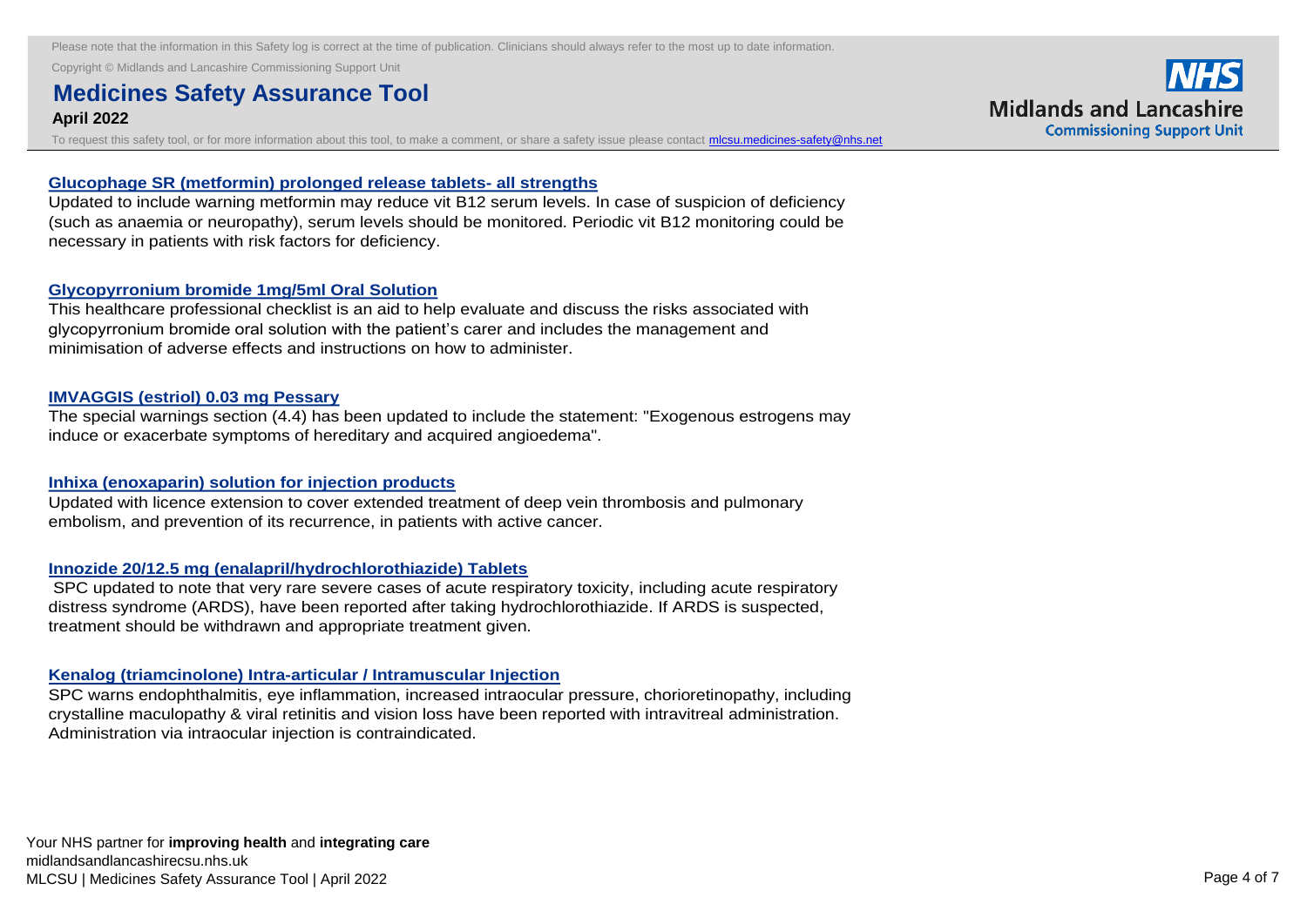Copyright © Midlands and Lancashire Commissioning Support Unit<br> **Kenalog (triamcinologies)** Inter-articular Inter-articular Inter-articular Inter-articular Inter-articular Inter-

#### **Medicines Safety Assurance Tool and an american pressure, increased intraocular pressure, chorioretinopathy, including intraocular pressure, chorioretinopathy, including intraocular pressure, chorioretinopathy, including April 2022** crystalline maculopathy and viral retinition loss have been reported with interaction. The crystalline maculopathy and vision loss have been reported with interaction. The crystalline with interaction and vision of the cry

To request this safety tool, or for more information about this tool, to make a comment, or share a safety issue please contact *micsu.medicines-safety@nhs.net* 

#### **Marvelon and Mercilon (ethinylestradiol/desogestrel) Tablets**

[SPCs updated to warn that exogenous estrogens may induce or exacerbate symptoms of hereditary and](https://nice.us8.list-manage.com/track/click?u=7864f766b10b8edd18f19aa56&id=0dcb5718d7&e=bb4189a0f3)  acquired angioedema.

#### **Octasa (mesalazine) 1600 mg modified-release tablets**

[SPC updated to warn severe cutaneous adverse reactions, including Stevens-Johnson syndrome & toxic](https://nice.us8.list-manage.com/track/click?u=7864f766b10b8edd18f19aa56&id=8bf623d059&e=bb4189a0f3)  epidermal necrolysis have been reported with mesalazine; treatment should be discontinued, at first appearance of severe skin reactions or any other sign of hypersensitivity.

#### **Pregabalin Rosemont 20mg/ml Oral Solution**

[Severe cutaneous adverse reactions, including Stevens-Johnson syndrome and toxic epidermal necrolysis,](https://nice.us8.list-manage.com/track/click?u=7864f766b10b8edd18f19aa56&id=ce210b1b9c&e=bb4189a0f3)  which can be life-threatening or fatal, are noted as a potential adverse effect of treatment (rare). If suggestive symptoms develop pregabalin should be withdrawn immediately.

#### **Sativex (delta-9-tetrahydrocannabinol/cannabidiol) Oromucosal Spray**

SPC now advises each actuation contains up to 40mg ethanol, equivalent to 50% by [volume\(~480mg/maximal daily dose for 70kg adult equivalent to~10mL beer/5mL wine\), considered a small](https://nice.us8.list-manage.com/track/click?u=7864f766b10b8edd18f19aa56&id=43931a721d&e=bb4189a0f3)  amount that will not have any noticeable effects. Also contains 52mg propylene glycol/100µL spray.

#### **Seroquel XL (quetiapine) – all strengths**

[SPC updated to include confusional state as an adverse reaction with an uncommon frequency.](https://nice.us8.list-manage.com/track/click?u=7864f766b10b8edd18f19aa56&id=ca6041d787&e=bb4189a0f3)

#### **Selincro (nalmefene) tablets**

Visual impairment has been added as a potential [adverse effect of treatment \(frequency unknown\). It is](https://nice.us8.list-manage.com/track/click?u=7864f766b10b8edd18f19aa56&id=c7add7f46c&e=bb4189a0f3)  usually transient if it occurs.

#### **Synjardy (empagliflozin/metformin) film-coated tablets- all strengths**

Updated to warn empagliflozin may increase renal lithium excretion and blood lithium levels may be [decreased, therefore serum lithium levels should be monitored more frequently after empagliflozin initiation](https://nice.us8.list-manage.com/track/click?u=7864f766b10b8edd18f19aa56&id=5cde4bf1b5&e=bb4189a0f3)  and dose changed if required. Tubulointerstitial nephritis added as ADR.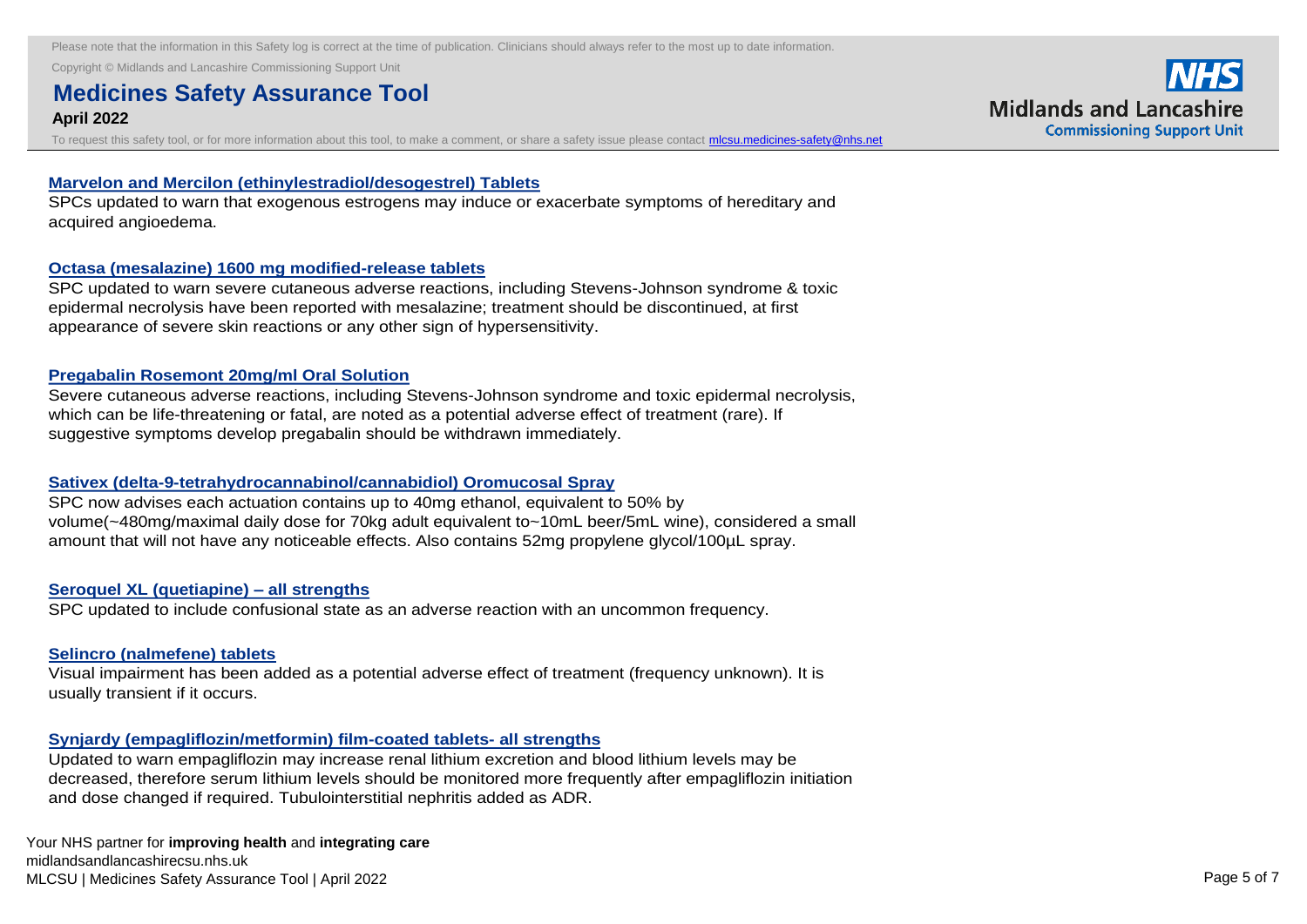**Copyright © Midlands and Lancashire Commissioning Support Unit**<br> **Symphony film-coated tablets- all strengths and strengths all strengths and strengths all strengths and strengths in the strengths of the strengths of th** 

#### **Medicines Safety Assurance Tool and blood little may increase renal little may be a set of the set of the set o April 2022** decreased, therefore server server server server should be more frequently after empaging after experimental be monitored more frequently after experimental after experimental after experimental after empaging after experi

To request this safety tool, or for more information about this tool, to make a comment, or share a safety issue please contact **micsu.medicines-safety@nhs.net** 

# **Trelegy [Ellipta \(fluticasone, vilanterol, umeclidinium\) 92 micrograms/55 micrograms/22 micrograms](https://nice.us8.list-manage.com/track/click?u=7864f766b10b8edd18f19aa56&id=1ce802a182&e=bb4189a0f3)  inhalation powder, pre-dispensed**

SPC updated to include adverse effects dysgeusoa (taste disturbance), glaucoma and eye pain of uncommon frequency and raised intraocular pressure of rare frequency.

# **Utrogestan (micronized progesterone) Vaginal 200mg Capsules**

[SPC updated with new indication for the prevention of preterm birth in women with a singleton pregnancy](https://nice.us8.list-manage.com/track/click?u=7864f766b10b8edd18f19aa56&id=4c23c42b9f&e=bb4189a0f3)  who have a short cervix (mid-trimester sonographic cervix ≤25 mm) and/or a history of spontaneous preterm birth.

### **Vitamin E Suspension 100mg/ml**

[SPC updated with advice to adjust dose to maintain serum α-tocopherol:cholesterol ratio above 5.4 mg/g](https://nice.us8.list-manage.com/track/click?u=7864f766b10b8edd18f19aa56&id=09e7bdaf74&e=bb4189a0f3)  and to monitor serum levels at least annually and 3-6 months after dose changes.

# **Zithromax (azithromycin) Powder for Oral Suspension and capsules**

SPC updated in line with recent MHRA review of cardiovascular safety and now notes advice to carefully [consider balance of benefits and risks of co-administration with hydroxychloroquine or chloroquine due to](https://nice.us8.list-manage.com/track/click?u=7864f766b10b8edd18f19aa56&id=d84795ea5c&e=bb4189a0f3)  increased risk of cardiovascular events and mortality.

#### **Zyban (bupropion hydrochloride) 150 mg prolonged release tablets**

[SPC updated to note that acute generalised exanthematous pustulosis has been reported as an adverse](https://nice.us8.list-manage.com/track/click?u=7864f766b10b8edd18f19aa56&id=c6458fc9eb&e=bb4189a0f3)  effect (frequency unknown).